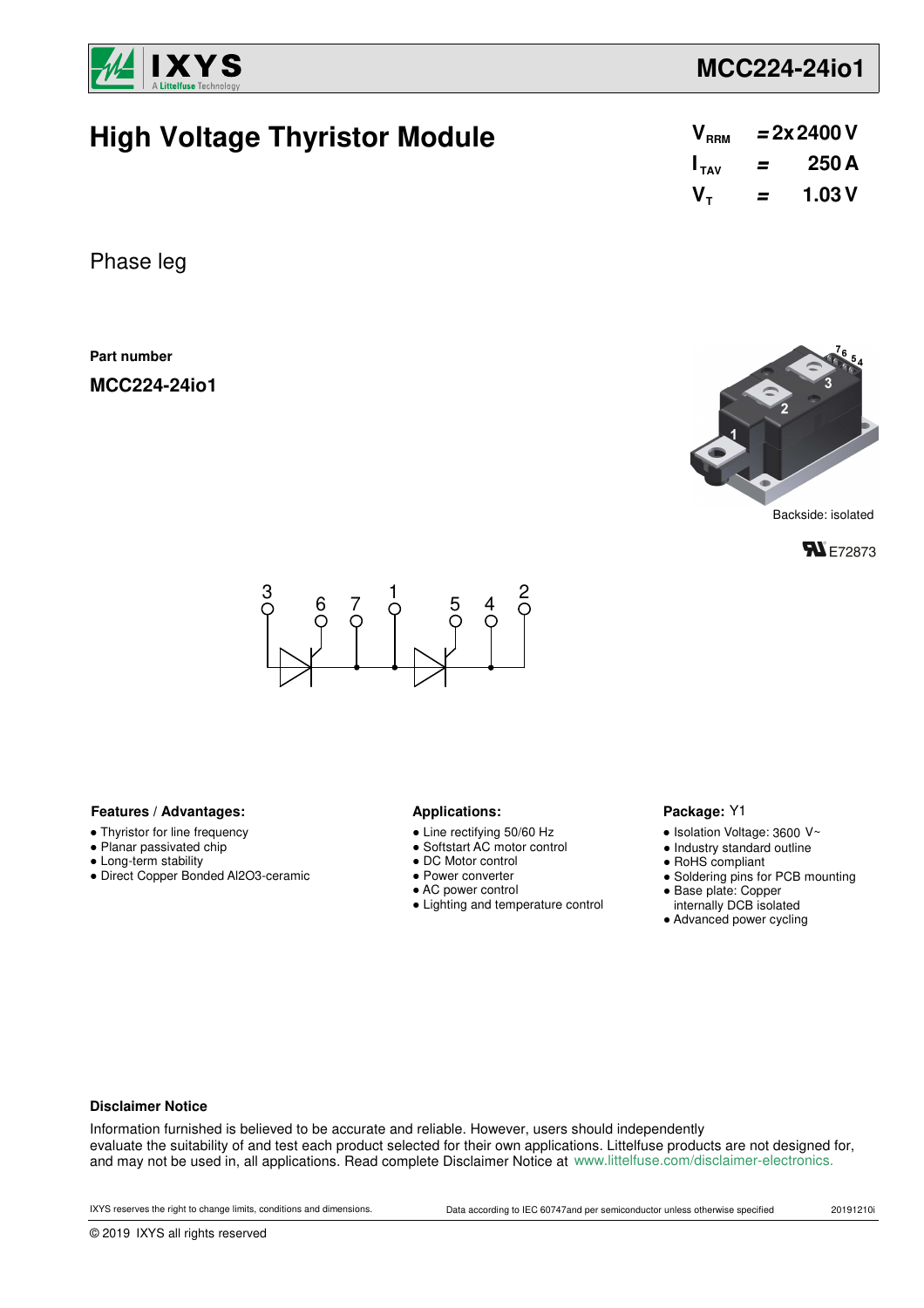

# **MCC224-24io1**

| <b>Thyristor</b>              |                                                      |                                                                                   |                                |      | Ratings |       |                   |
|-------------------------------|------------------------------------------------------|-----------------------------------------------------------------------------------|--------------------------------|------|---------|-------|-------------------|
| Symbol                        | <b>Definition</b>                                    | <b>Conditions</b>                                                                 |                                | min. | typ.    | max.  | <b>Unit</b>       |
| $\mathbf{V}_{\text{RSM/DSM}}$ | max. non-repetitive reverse/forward blocking voltage |                                                                                   | $T_{VJ} = 25^{\circ}C$         |      |         | 2500  | V                 |
| $V_{\tiny\text{RRM/DRM}}$     | max. repetitive reverse/forward blocking voltage     |                                                                                   | $T_{VJ} = 25^{\circ}C$         |      |         | 2400  | $\vee$            |
| $I_{R/D}$                     | reverse current, drain current                       | $V_{B/D} = 2400 V$                                                                | $T_{VJ} = 25^{\circ}C$         |      |         | 1     | mA                |
|                               |                                                      | $V_{R/D} = 2400 V$                                                                | $T_{\nu J} = 140^{\circ}C$     |      |         | 40    | mA                |
| $V_T$                         | forward voltage drop                                 | $I_T = 250 A$                                                                     | $T_{V,1} = 25^{\circ}C$        |      |         | 1.08  | $\vee$            |
|                               |                                                      | $I_T = 500 A$                                                                     |                                |      |         | 1.31  | $\vee$            |
|                               |                                                      | $I_T = 250 A$                                                                     | $T_{VJ} = 125$ °C              |      |         | 1.03  | $\vee$            |
|                               |                                                      | $I_T = 500 A$                                                                     |                                |      |         | 1.33  | V                 |
| I <sub>TAV</sub>              | average forward current                              | $T_c = 85^{\circ}$ C                                                              | $T_{V1} = 140^{\circ}C$        |      |         | 250   | A                 |
| $I_{T(RMS)}$                  | RMS forward current                                  | 180° sine                                                                         |                                |      |         | 390   | A                 |
| $V_{\tau_0}$                  | threshold voltage                                    | for power loss calculation only                                                   | $T_{V,I} = 140^{\circ}C$       |      |         | 0.72  | $\vee$            |
| r <sub>T</sub>                | slope resistance                                     |                                                                                   |                                |      |         | 1.2   | $m\Omega$         |
| $R_{thJC}$                    | thermal resistance junction to case                  |                                                                                   |                                |      |         | 0.139 | K/W               |
| $\mathbf{R}_{\text{thCH}}$    | thermal resistance case to heatsink                  |                                                                                   |                                |      | 0.04    |       | K/W               |
| $P_{\text{tot}}$              | total power dissipation                              |                                                                                   | $T_c = 25^{\circ}C$            |      |         | 820   | W                 |
| $I_{TSM}$                     | max. forward surge current                           | $t = 10$ ms; (50 Hz), sine                                                        | $T_{VJ} = 45^{\circ}C$         |      |         | 8.00  | kA                |
|                               |                                                      | $t = 8,3$ ms; (60 Hz), sine                                                       | $V_{\rm R} = 0 V$              |      |         | 8.64  | kA                |
|                               |                                                      | $t = 10$ ms; (50 Hz), sine                                                        | $T_{V,1} = 140^{\circ}C$       |      |         | 6.80  | kA                |
|                               |                                                      | $t = 8,3$ ms; (60 Hz), sine                                                       | $V_{\rm B} = 0 V$              |      |         | 7.35  | kA                |
| $ ^{2}t$                      | value for fusing                                     | $t = 10$ ms; (50 Hz), sine                                                        | $T_{VJ} = 45^{\circ}C$         |      |         | 320.0 | kA <sup>2</sup> S |
|                               |                                                      | $t = 8,3$ ms; (60 Hz), sine                                                       | $V_{\rm R} = 0 V$              |      |         | 310.5 | kA <sup>2</sup> s |
|                               |                                                      | $t = 10$ ms; (50 Hz), sine                                                        | $T_{VJ} = 140^{\circ}C$        |      |         | 231.2 | kA <sup>2</sup> s |
|                               |                                                      | $t = 8,3$ ms; (60 Hz), sine                                                       | $V_{\rm R} = 0 V$              |      |         | 224.4 | kA <sup>2</sup> S |
| $C_{J}$                       | junction capacitance                                 | $V_B = 700V$ f = 1 MHz                                                            | $T_{VJ} = 25^{\circ}C$         |      | 235     |       | pF                |
| $P_{GM}$                      | max. gate power dissipation                          | $t_{p} = 30 \,\mu s$                                                              | $T_c = 140^{\circ}$ C          |      |         | 120   | W                 |
|                               |                                                      | $t_{\rm p} = 500 \,\mu s$                                                         |                                |      |         | 60    | W                 |
| $P_{\text{GAV}}$              | average gate power dissipation                       |                                                                                   |                                |      |         | 20    | W                 |
| $(di/dt)_{cr}$                | critical rate of rise of current                     | $T_{VJ}$ = 125 °C; f = 50 Hz                                                      | repetitive, $I_T = 750$ A      |      |         | 100   | $A/\mu s$         |
|                               |                                                      | $t_P = 200 \,\mu s$ ; di <sub>g</sub> /dt = 1 A/ $\mu s$ ; -                      |                                |      |         |       |                   |
|                               |                                                      | 1 A; $V = \frac{2}{3} V_{DRM}$<br>$I_G =$                                         | non-repet., $I_T = 250$ A      |      |         |       | 500 A/µs          |
| $(dv/dt)_{cr}$                | critical rate of rise of voltage                     | $V = \frac{2}{3} V_{DBM}$                                                         | $T_{VJ} = 125^{\circ}C$        |      |         | 1000  | $V/\mu s$         |
|                               |                                                      | $R_{GK} = \infty$ ; method 1 (linear voltage rise)                                |                                |      |         |       |                   |
| $V_{GT}$                      | gate trigger voltage                                 | $V_{D} = 6 V$                                                                     | $T_{VJ} = 25^{\circ}C$         |      |         | 2     | V                 |
|                               |                                                      |                                                                                   | $T_{VJ} = -40^{\circ}C$        |      |         | 3     | $\vee$            |
| $I_{GT}$                      | gate trigger current                                 | $V_{D} = 6 V$                                                                     | $T_{VJ} = 25^{\circ}C$         |      |         | 150   | mA                |
|                               |                                                      |                                                                                   | $T_{\text{VJ}} = -40^{\circ}C$ |      |         | 220   | mA                |
| $V_{GD}$                      | gate non-trigger voltage                             | $V_{D} = \frac{2}{3} V_{DBM}$                                                     | $T_{VJ} = 140^{\circ}$ C       |      |         | 0.25  | $\vee$            |
| $I_{GD}$                      | gate non-trigger current                             |                                                                                   |                                |      |         | 10    | mA                |
| IL.                           | latching current                                     | $t_p = 30 \text{ }\mu\text{s}$                                                    | $T_{VJ} = 25^{\circ}C$         |      |         | 200   | mA                |
|                               |                                                      | $I_G = 0.45 A$ ; di <sub>G</sub> /dt = 0.45 A/µs                                  |                                |      |         |       |                   |
| $I_H$                         | holding current                                      | $V_{D} = 6 V R_{GK} = \infty$                                                     | $T_{VJ} = 25\overline{C}$      |      |         | 150   | mA                |
| $t_{gd}$                      | gate controlled delay time                           | $V_{D} = \frac{1}{2} V_{DRM}$                                                     | $\overline{T_{VJ}}$ = 25 °C    |      |         | 2     | μs                |
|                               |                                                      | $I_G = 0.5A$ ; di <sub>G</sub> /dt = 0.5 A/µs                                     |                                |      |         |       |                   |
| $t_q$                         | turn-off time                                        | $V_R = 100 V$ ; $I_T = 250A$ ; $V = \frac{2}{3} V_{DRM}$ T <sub>VJ</sub> = 125 °C |                                |      | 350     |       | μs                |
|                               |                                                      | di/dt = 10 A/µs dv/dt = 50 V/µs $t_0 = 200 \mu s$                                 |                                |      |         |       |                   |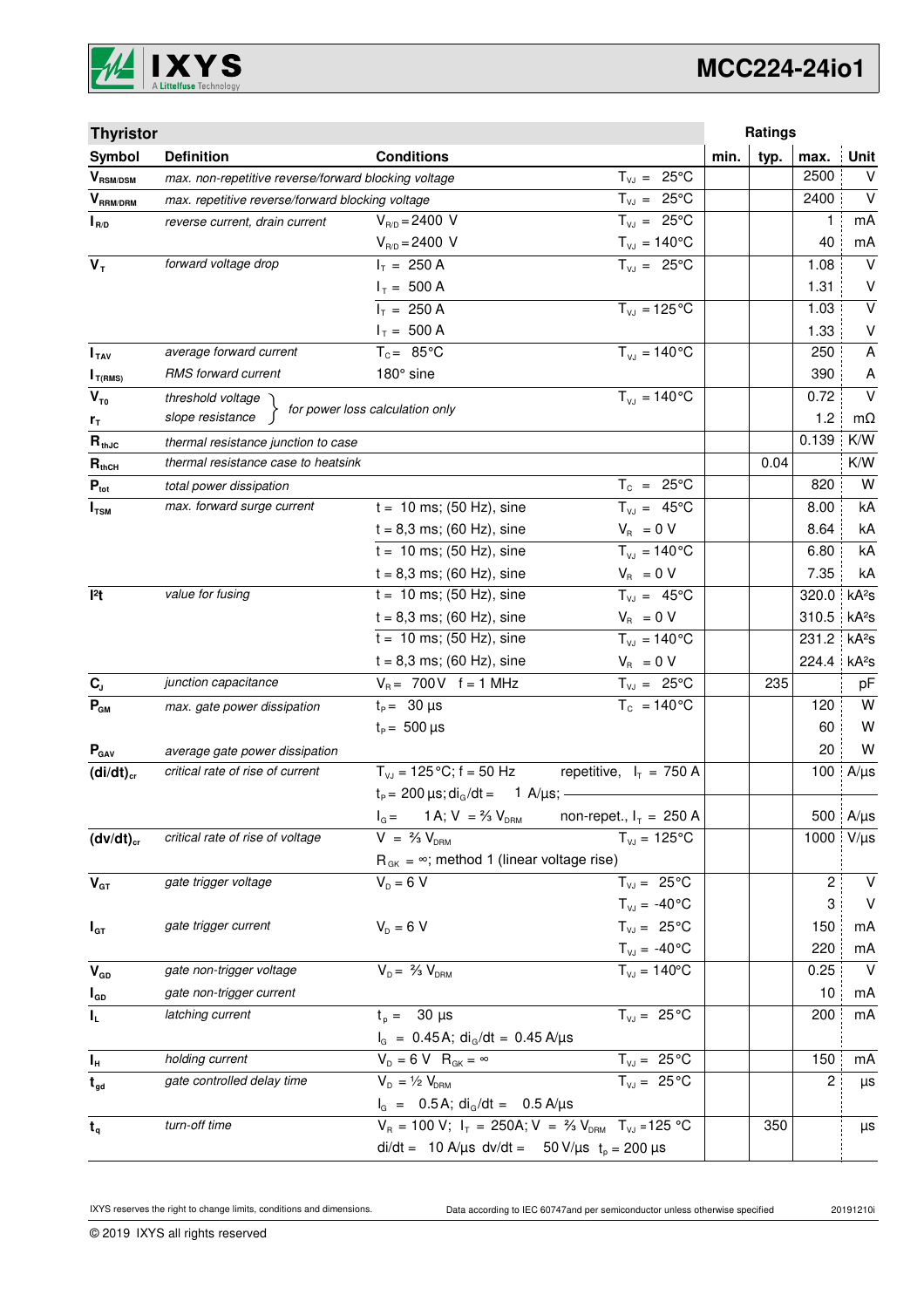

| Package                | Y1                                                           |                   |                            |      | <b>Ratings</b> |      |      |
|------------------------|--------------------------------------------------------------|-------------------|----------------------------|------|----------------|------|------|
| Symbol                 | <b>Definition</b>                                            | <b>Conditions</b> |                            | min. | typ.           | max. | Unit |
| I <sub>RMS</sub>       | <b>RMS</b> current                                           | per terminal      |                            |      |                | 600  | A    |
| $T_{\nu J}$            | virtual junction temperature                                 |                   |                            | -40  |                | 140  | °C   |
| $T_{op}$               | operation temperature                                        |                   |                            | -40  |                | 125  | °C   |
| $T_{\text{stg}}$       | storage temperature                                          |                   |                            | -40  |                | 125  | °C   |
| Weight                 |                                                              |                   |                            |      | 680            |      | g    |
| $M_{\rm p}$            | mounting torque                                              |                   |                            | 4.5  |                | 7    | Nm   |
| $M_{+}$                | terminal torque                                              |                   |                            | 11   |                | 13   | Nm   |
| $d_{\mathsf{Spp/App}}$ | creepage distance on surface   striking distance through air |                   | terminal to terminal       | 16.0 |                |      | mm   |
| $d_{\text{sph/Apb}}$   |                                                              |                   | terminal to backside       | 16.0 |                |      | mm   |
| v<br><b>ISOL</b>       | <i>isolation</i> voltage                                     | second<br>$= 1$   |                            | 3600 |                |      | V    |
|                        |                                                              | $= 1$ minute      | 50/60 Hz, RMS; IsoL ≤ 1 mA | 3000 |                |      | v    |



Data Matrix: part no. (1-19), DC + PI (20-25), lot.no.# (26-31), blank (32), serial no.# (33-36)

| Orderina | Ordering Number | <b>Marking on Product</b> | <b>Delivery Mode</b> | Quantity | Code No. |
|----------|-----------------|---------------------------|----------------------|----------|----------|
| Standard | MCC224-24io1    | MCC224-24io1              | Box                  |          | 508283   |

|                     | <b>Equivalent Circuits for Simulation</b> |                  | * on die level | $T_{V_1} = 140^{\circ}$ C |
|---------------------|-------------------------------------------|------------------|----------------|---------------------------|
| $I - (V_0)$         | $R_0$ -                                   | <b>Thyristor</b> |                |                           |
| $V_{0 \text{ max}}$ | threshold voltage                         | 0.72             |                |                           |
| $R_{0 \text{ max}}$ | slope resistance *                        | 1 01             |                | mΩ                        |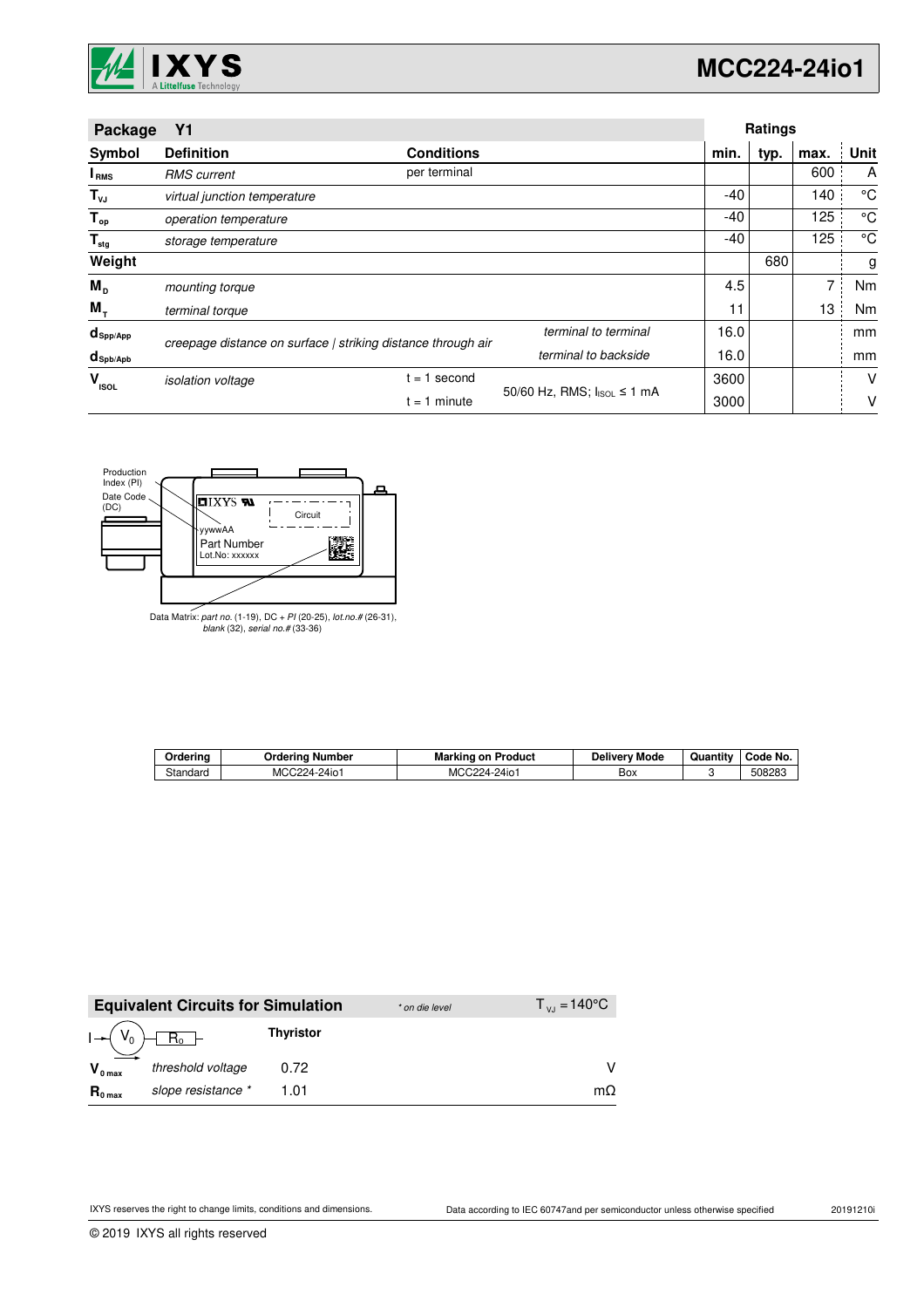

## **Outlines Y1**



Optional accessories for modules

Keyed gate/cathode twin plugs with wire length =  $350$  mm, gate = white, cathode = red Type ZY 180L  $(L = Left for pin pair 4/5)$ Type ZY 180R (R = Right for pin pair 6/7) UL 758, style 3751

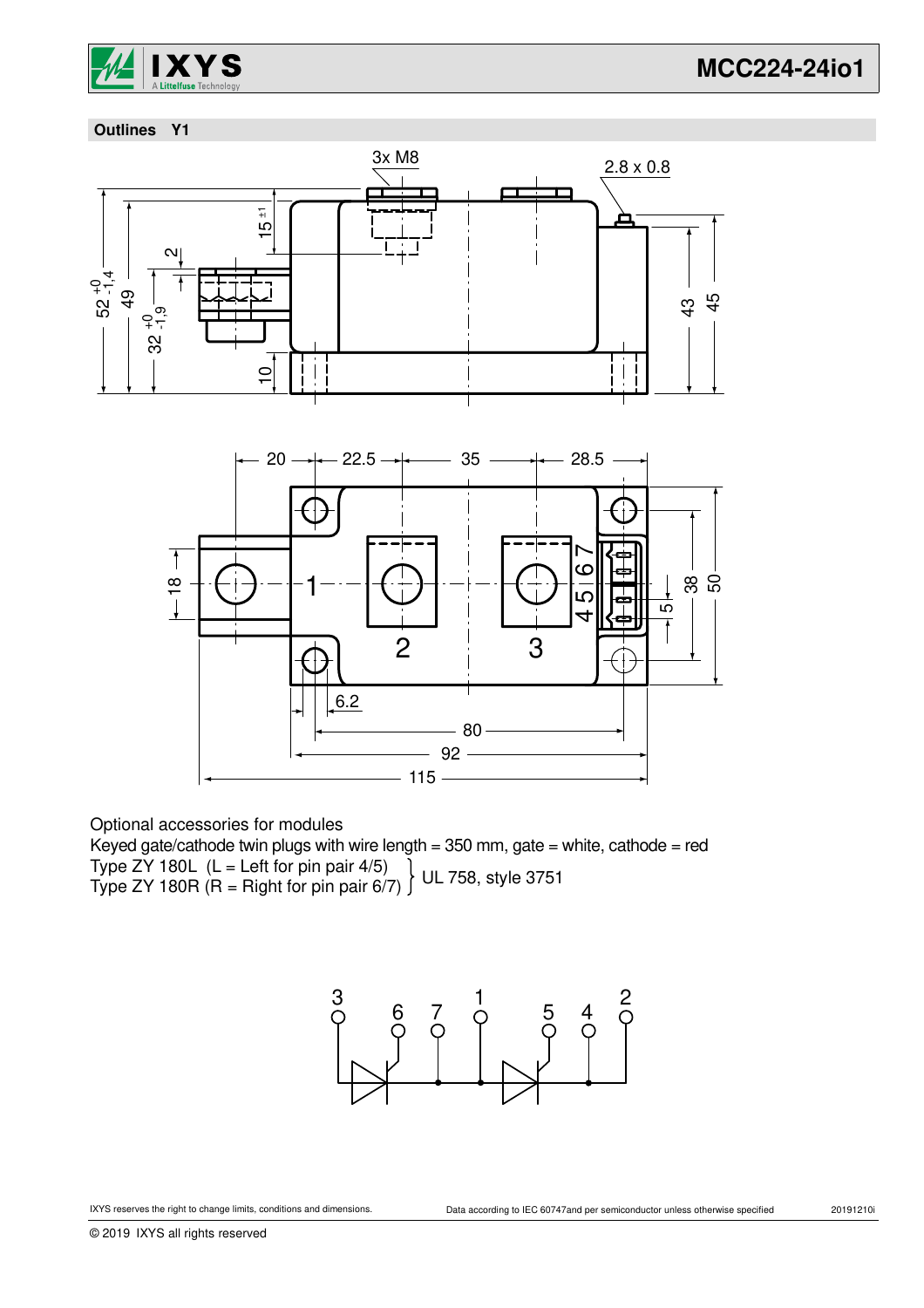

## **Thyristor**







Fig. 5 Gate trigger characteristics